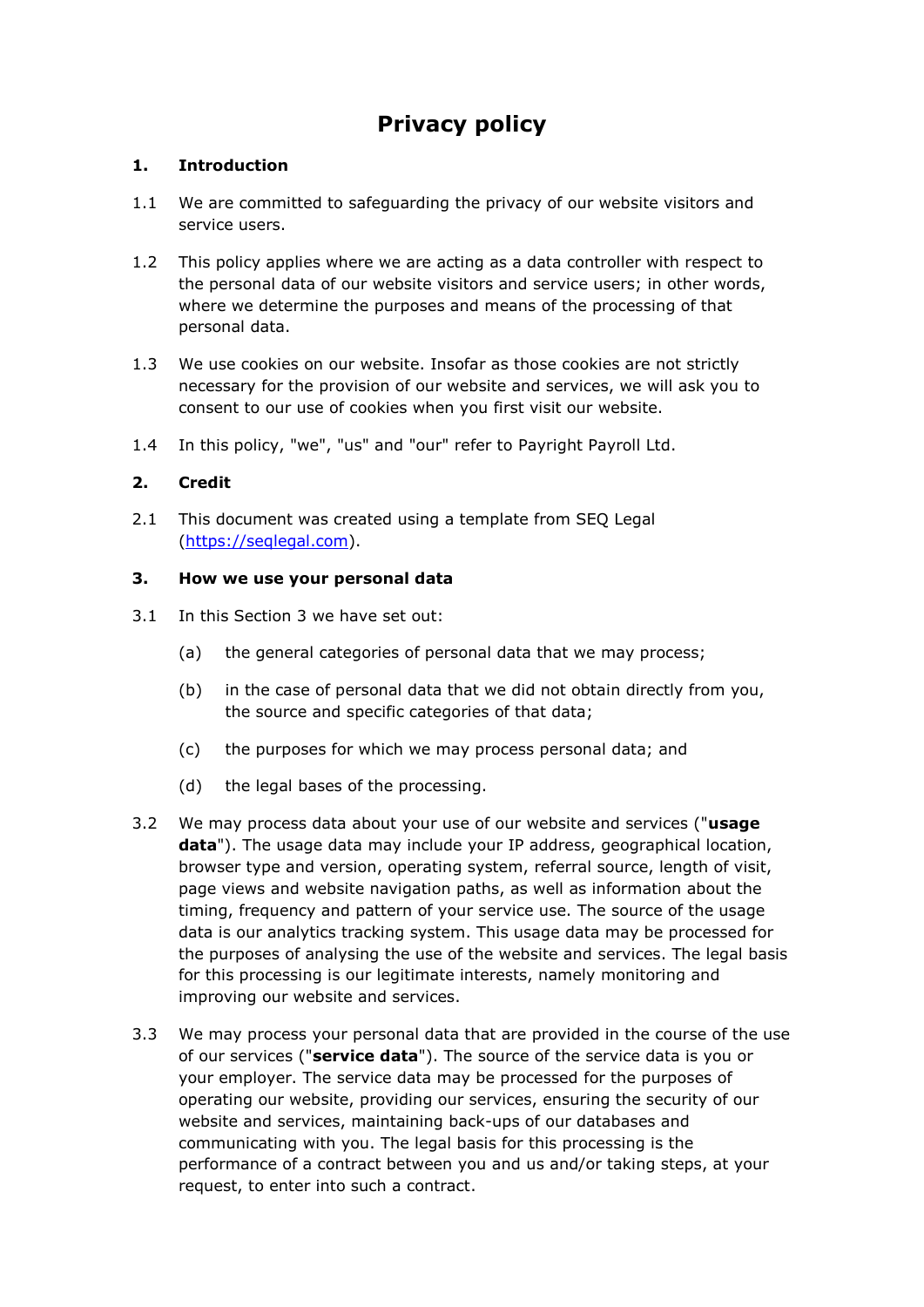- 3.6 We may process information that you post for publication on our website or through our services ("**publication data**"). The publication data may be processed for the purposes of enabling such publication and administering our website and services. The legal basis for this is processing our legitimate interests, namely the proper administration of our website and business.
- 3.7 We may process information contained in any enquiry you submit to us regarding goods and/or services ("**enquiry data**"). The enquiry data may be processed for the purposes of offering, marketing and selling relevant goods and/or services to you. The legal basis for this processing is consent.
- 3.8 We may process information relating to our customer relationships, including customer contact information ("**customer relationship data**"). The customer relationship data may include your name, your employer, your job title or role, your contact details, and information contained in communications between us and you. The source of the customer relationship data is you. The customer relationship data may be processed for the purposes of managing our relationships with customers, communicating with customers, keeping records of those communications and promoting our products and services to customers. The legal basis for this processing is our legitimate interests, namely the proper management of our customer relationships.
- 3.9 We may process information contained in or relating to any communication that you send to us ("**correspondence data**"). The correspondence data may include the communication content and metadata associated with the communication. Our website will generate the metadata associated with communications made using the website contact forms. The correspondence data may be processed for the purposes of communicating with you and record-keeping. The legal basis for this processing is our legitimate interests, namely the proper administration of our website and business and communications with users.
- 3.12 We may process any of your personal data identified in this policy where necessary for the establishment, exercise or defence of legal claims, whether in court proceedings or in an administrative or out-of-court procedure. The legal basis for this processing is our legitimate interests, namely the protection and assertion of our legal rights, your legal rights and the legal rights of others.
- 3.14 In addition to the specific purposes for which we may process your personal data set out in this Section 3, we may also process any of your personal data where such processing is necessary for compliance with a legal obligation to which we are subject, or in order to protect your vital interests or the vital interests of another natural person.
- 3.16 Please do not supply any other person's personal data to us, unless we prompt you to do so.
- **4. Providing your personal data to others**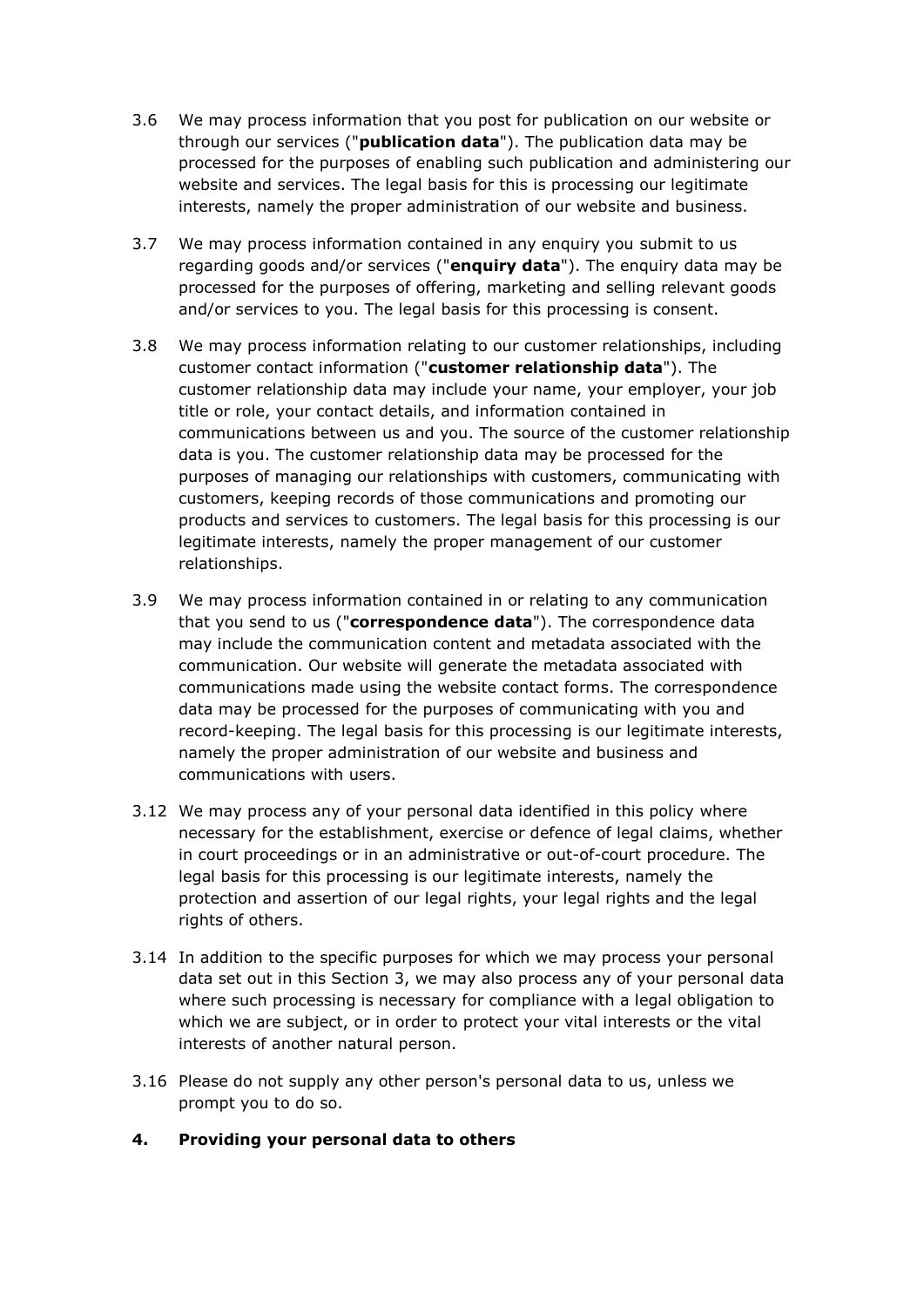- 4.1 We may disclose your personal data to any member of our group of companies (this means our subsidiaries, our ultimate holding company and all its subsidiaries) insofar as reasonably necessary for the purposes, and on the legal bases, set out in this policy.
- 4.2 We may disclose your personal data to our insurers and/or professional advisers insofar as reasonably necessary for the purposes of obtaining or maintaining insurance coverage, managing risks, obtaining professional advice, or the establishment, exercise or defence of legal claims, whether in court proceedings or in an administrative or out-of-court procedure.
- 4.3 We may disclose your enquiry data to one or more of those selected third party suppliers of goods and services identified on our website for the purpose of enabling them to contact you so that they can offer, market and sell to you relevant goods and/or services. Each such third party will act as a data controller in relation to the enquiry data that we supply to it; and upon contacting you, each such third party will supply to you a copy of its own privacy policy, which will govern that third party's use of your personal data.
- 4.6 In addition to the specific disclosures of personal data set out in this Section 4, we may disclose your personal data where such disclosure is necessary for compliance with a legal obligation to which we are subject, or in order to protect your vital interests or the vital interests of another natural person. We may also disclose your personal data where such disclosure is necessary for the establishment, exercise or defence of legal claims, whether in court proceedings or in an administrative or out-of-court procedure.

# **5. Retaining and deleting personal data**

- 5.1 This Section sets out our data retention policies and procedure, which are designed to help ensure that we comply with our legal obligations in relation to the retention and deletion of personal data.
- 5.2 Personal data that we process for any purpose or purposes shall not be kept for longer than is necessary for that purpose or those purposes.
- 5.3 We will retain your personal data as follows:
	- (a) personal data categories will be retained for a minimum period of 5 years.
- 5.4 In some cases it is not possible for us to specify in advance the periods for which your personal data will be retained. In such cases, we will determine the period of retention based on the following criteria:
	- (a) the period of retention of will be determined based on the possible future requirement; if such occasions arise contact will be made to obtain consent.
- 5.5 Notwithstanding the other provisions of this Section 5, we may retain your personal data where such retention is necessary for compliance with a legal obligation to which we are subject, or in order to protect your vital interests or the vital interests of another natural person.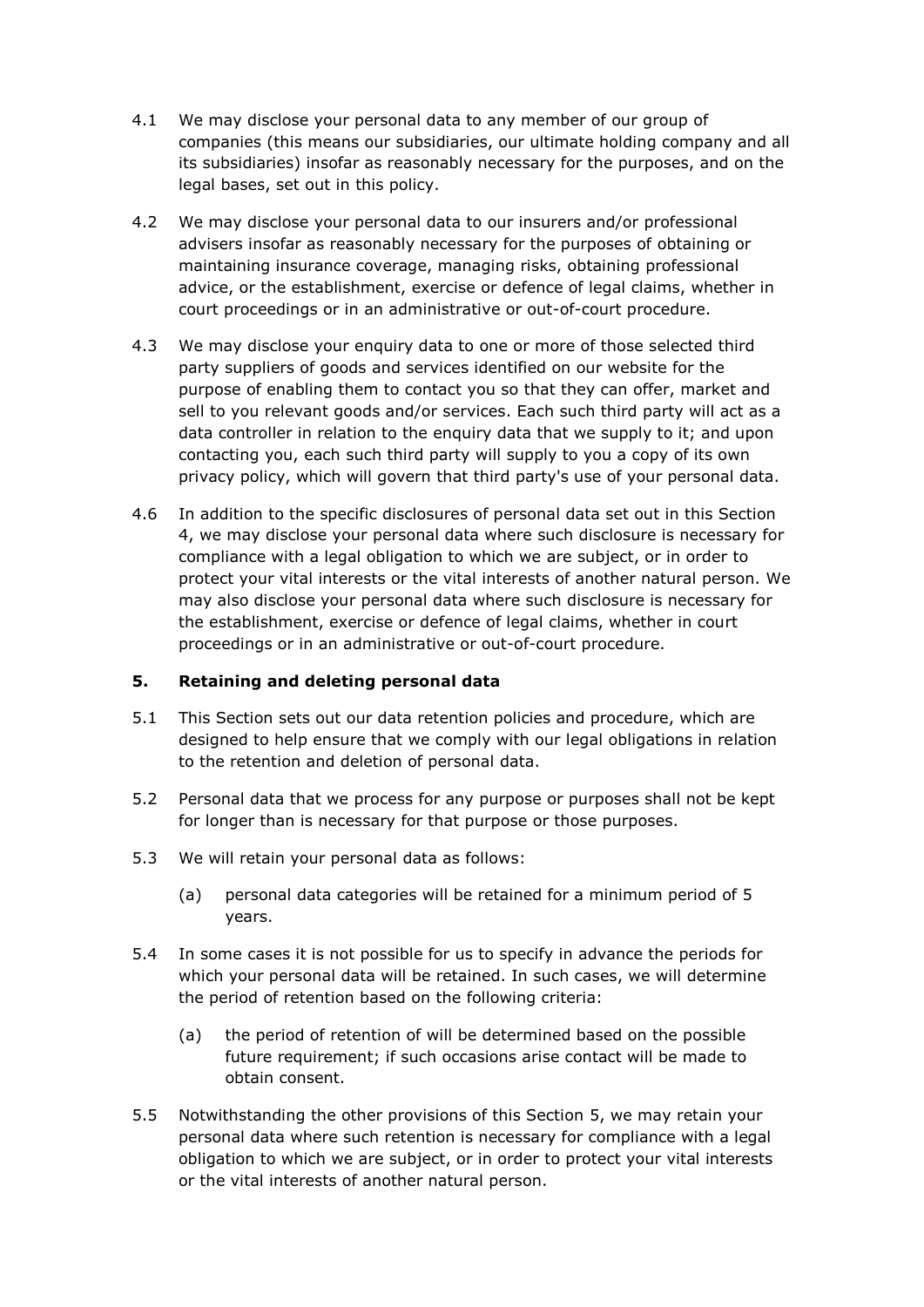# **6. Amendments**

- 6.1 We may update this policy from time to time by publishing a new version on our website.
- 6.2 You should check this page occasionally to ensure you are happy with any changes to this policy.
- 6.3 We may notify you of significant changes to this policy by email.

#### **7. Your rights**

- 7.1 In this Section 7, we have summarised the rights that you have under data protection law. Some of the rights are complex, and not all of the details have been included in our summaries. Accordingly, you should read the relevant laws and guidance from the regulatory authorities for a full explanation of these rights.
- 7.2 Your principal rights under data protection law are:
	- (a) the right to access;
	- (b) the right to rectification;
	- (c) the right to erasure;
	- (d) the right to restrict processing;
	- (e) the right to object to processing;
	- (f) the right to data portability;
	- (g) the right to complain to a supervisory authority; and
	- (h) the right to withdraw consent.
- 7.3 You have the right to confirmation as to whether or not we process your personal data and, where we do, access to the personal data, together with certain additional information. That additional information includes details of the purposes of the processing, the categories of personal data concerned and the recipients of the personal data. Providing the rights and freedoms of others are not affected, we will supply to you a copy of your personal data. The first copy will be provided free of charge, but additional copies may be subject to a reasonable fee.
- 7.4 You have the right to have any inaccurate personal data about you rectified and, taking into account the purposes of the processing, to have any incomplete personal data about you completed.
- 7.5 In some circumstances you have the right to the erasure of your personal data without undue delay. Those circumstances include: the personal data are no longer necessary in relation to the purposes for which they were collected or otherwise processed; you withdraw consent to consent-based processing; you object to the processing under certain rules of applicable data protection law; the processing is for direct marketing purposes; and the personal data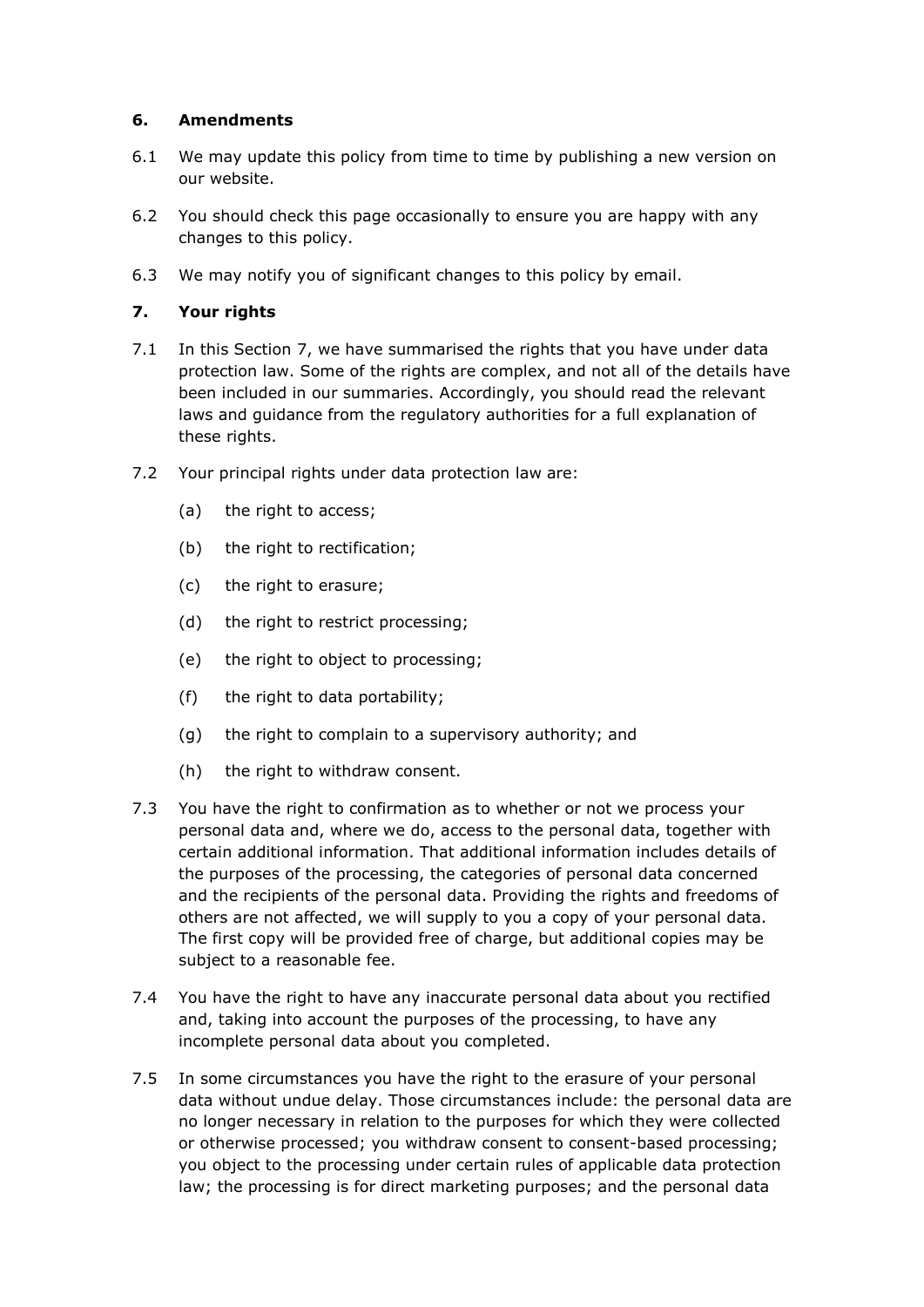have been unlawfully processed. However, there are exclusions of the right to erasure. The general exclusions include where processing is necessary: for exercising the right of freedom of expression and information; for compliance with a legal obligation; or for the establishment, exercise or defence of legal claims.

- 7.6 In some circumstances you have the right to restrict the processing of your personal data. Those circumstances are: you contest the accuracy of the personal data; processing is unlawful but you oppose erasure; we no longer need the personal data for the purposes of our processing, but you require personal data for the establishment, exercise or defence of legal claims; and you have objected to processing, pending the verification of that objection. Where processing has been restricted on this basis, we may continue to store your personal data. However, we will only otherwise process it: with your consent; for the establishment, exercise or defence of legal claims; for the protection of the rights of another natural or legal person; or for reasons of important public interest.
- 7.7 You have the right to object to our processing of your personal data on grounds relating to your particular situation, but only to the extent that the legal basis for the processing is that the processing is necessary for: the performance of a task carried out in the public interest or in the exercise of any official authority vested in us; or the purposes of the legitimate interests pursued by us or by a third party. If you make such an objection, we will cease to process the personal information unless we can demonstrate compelling legitimate grounds for the processing which override your interests, rights and freedoms, or the processing is for the establishment, exercise or defence of legal claims.
- 7.8 You have the right to object to our processing of your personal data for direct marketing purposes (including profiling for direct marketing purposes). If you make such an objection, we will cease to process your personal data for this purpose.
- 7.9 You have the right to object to our processing of your personal data for scientific or historical research purposes or statistical purposes on grounds relating to your particular situation, unless the processing is necessary for the performance of a task carried out for reasons of public interest.
- 7.10 To the extent that the legal basis for our processing of your personal data is:
	- (a) consent; or
	- (b) that the processing is necessary for the performance of a contract to which you are party or in order to take steps at your request prior to entering into a contract,

and such processing is carried out by automated means, you have the right to receive your personal data from us in a structured, commonly used and machine-readable format. However, this right does not apply where it would adversely affect the rights and freedoms of others.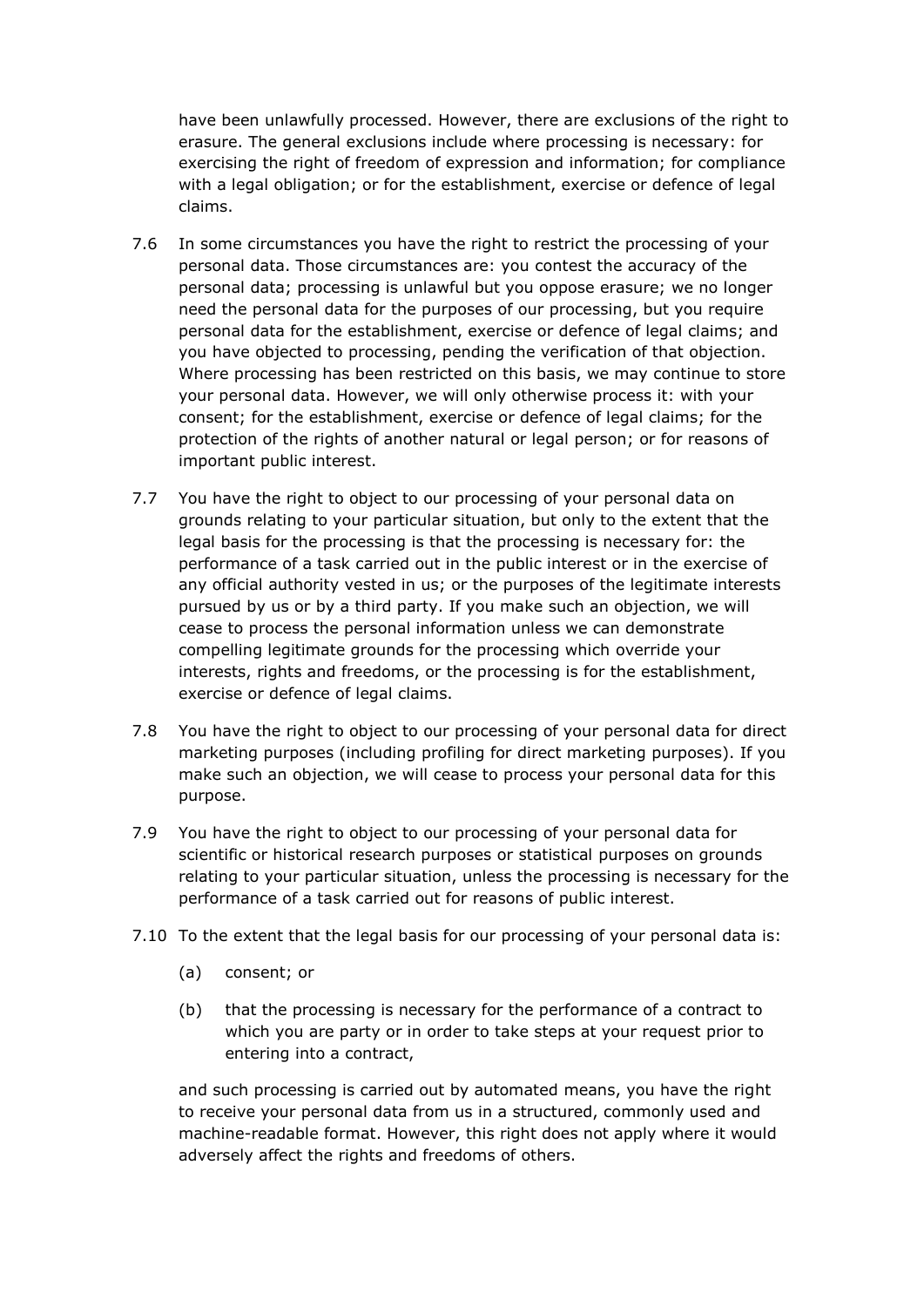- 7.11 If you consider that our processing of your personal information infringes data protection laws, you have a legal right to lodge a complaint with a supervisory authority responsible for data protection. You may do so in the EU member state of your habitual residence, your place of work or the place of the alleged infringement.
- 8.12 To the extent that the legal basis for our processing of your personal information is consent, you have the right to withdraw that consent at any time. Withdrawal will not affect the lawfulness of processing before the withdrawal.
- 7.13 You may exercise any of your rights in relation to your personal data by written notice to us.

# **8. About cookies**

- 8.1 A cookie is a file containing an identifier (a string of letters and numbers) that is sent by a web server to a web browser and is stored by the browser. The identifier is then sent back to the server each time the browser requests a page from the server.
- 8.2 Cookies may be either "persistent" cookies or "session" cookies: a persistent cookie will be stored by a web browser and will remain valid until its set expiry date, unless deleted by the user before the expiry date; a session cookie, on the other hand, will expire at the end of the user session, when the web browser is closed.
- 8.3 Cookies do not typically contain any information that personally identifies a user, but personal information that we store about you may be linked to the information stored in and obtained from cookies.

# **9. Managing cookies**

- 9.1 Most browsers allow you to refuse to accept cookies and to delete cookies. The methods for doing so vary from browser to browser, and from version to version. You can however obtain up-to-date information about blocking and deleting cookies via these links:
	- (a) <https://support.google.com/chrome/answer/95647?hl=en> (Chrome);
	- (b) [https://support.mozilla.org/en-US/kb/enable-and-disable-cookies](https://support.mozilla.org/en-US/kb/enable-and-disable-cookies-website-preferences)[website-preferences](https://support.mozilla.org/en-US/kb/enable-and-disable-cookies-website-preferences) (Firefox);
	- (c) <http://www.opera.com/help/tutorials/security/cookies/> (Opera);
	- (d) [https://support.microsoft.com/en-gb/help/17442/windows-internet](https://support.microsoft.com/en-gb/help/17442/windows-internet-explorer-delete-manage-cookies)[explorer-delete-manage-cookies](https://support.microsoft.com/en-gb/help/17442/windows-internet-explorer-delete-manage-cookies) (Internet Explorer);
	- (e) <https://support.apple.com/kb/PH21411> (Safari); and
	- (f) [https://privacy.microsoft.com/en-us/windows-10-microsoft-edge-and](https://privacy.microsoft.com/en-us/windows-10-microsoft-edge-and-privacy)[privacy](https://privacy.microsoft.com/en-us/windows-10-microsoft-edge-and-privacy) (Edge).